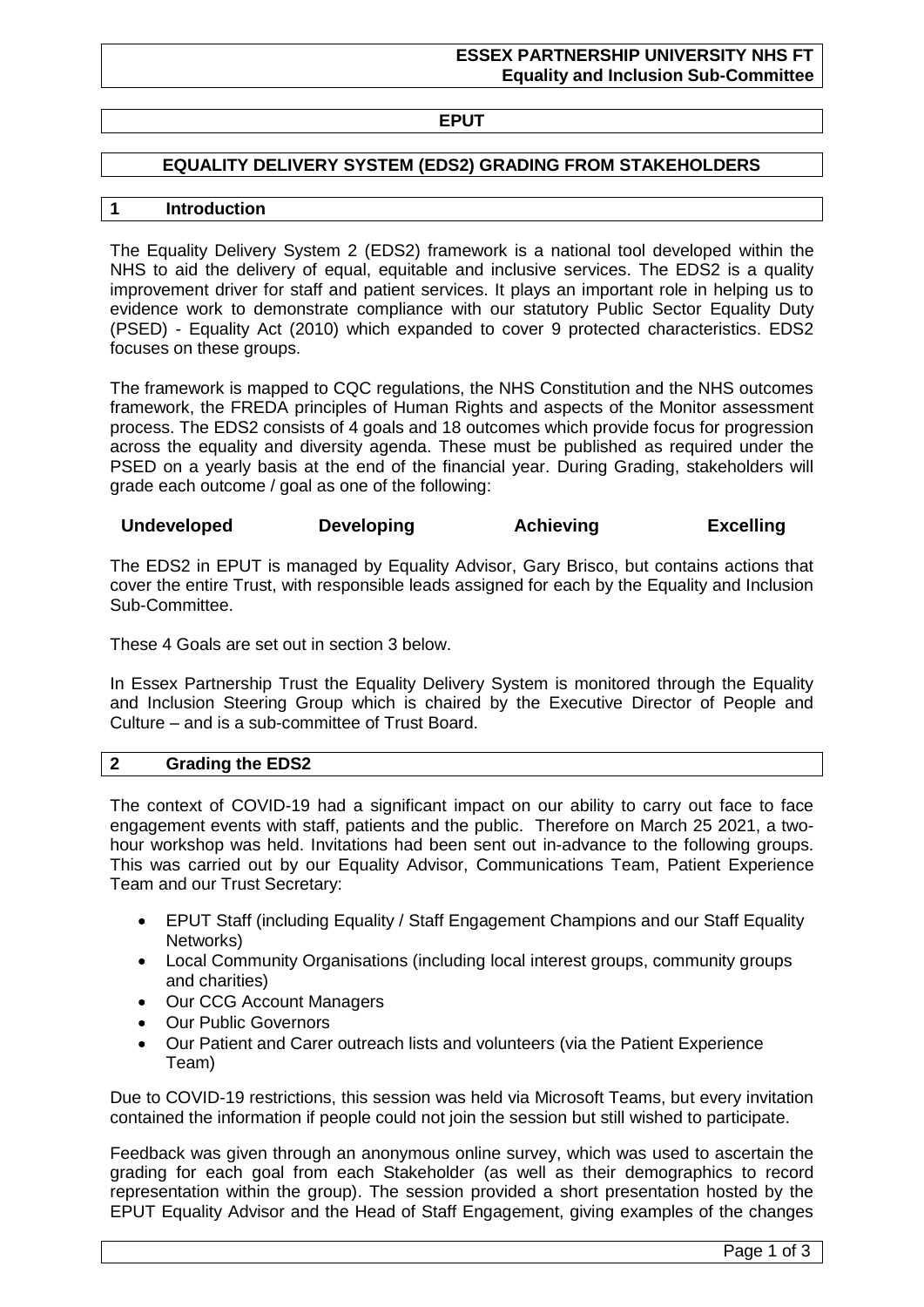that had been made, the new projects, Staff and Patient satisfaction scores for this period and our Workforce Disability Equality Standard (WDES) / Workforce Race Equality Standard (WRES) progress.

This session also asked attendees "what would you like to see in 2020-21", encouraging participants to make suggestions based on the needs of their local communities or gaps they may identify in our summary.

Due to limitations in this session (such as requiring attendees to provide their grading online) Attendees were asked to grade for each of the four goals of the EDS2, and a short summary document **(Appendix C)** was also provided to all attendees, giving a review of the Trust's progress during this period and providing information for those who could not attend, but still wished to take part.

#### **3 Grading Comparison**

Participants were asked to grade each of the four main areas, and a summary has been provided below with comparative grading from 2019-20. An overall grading was then applied.

| <b>Section Goals</b>                                         | 2019-20 Grading (Internal) | 2020-21 Grading<br>(Online Stakeholders) |
|--------------------------------------------------------------|----------------------------|------------------------------------------|
| "Better Health<br>Outcomes"                                  | Developing / Achieving     | Achieving $(\triangle)$                  |
| "Improved Patient<br><b>Access and</b><br><b>Experience"</b> | Achieving / Developing     | Achieving $(\triangle)$                  |
| "A Representative<br>and Supported<br><b>Workforce"</b>      | Achieving / Excelling      | Excelling $(\triangle)$                  |
| "Inclusive<br>Leadership"                                    | Developing                 | Developing / Achieving (■)               |

The data for this session is available in **Appendix A** and a breakdown and analysis of these scores for each section is available in **Appendix B**.

#### **4 Representation of Stakeholders 2020/21**

34 Attendees took part in this session, and care was taken to ensure that this group was as representative as possible, with invitations sent to our Staff Networks and local organisations representing marginalised and minority communities. Attendees were able to skip questions, but it appears one attendee did not provide demographic information.

Whilst this group was representative on many counts, future efforts should better target / include input from Transgender Stakeholders and Stakeholders from marginalised or minority faith and spirituality groups. A full breakdown of representation by protected characteristic is available in **Appendix B.**

#### **5 Grading Analysis**

It was decided that asking Stakeholders to grade all 18 sections based on a two hour session would be too intensive, condensing these into questions covering all four areas. Stakeholders were asked to grade the following four statements with their opinion with the option to provide comments or further feedback.

A breakdown of the scoring for each question alongside an analysis of responses is available in **Appendix B.**